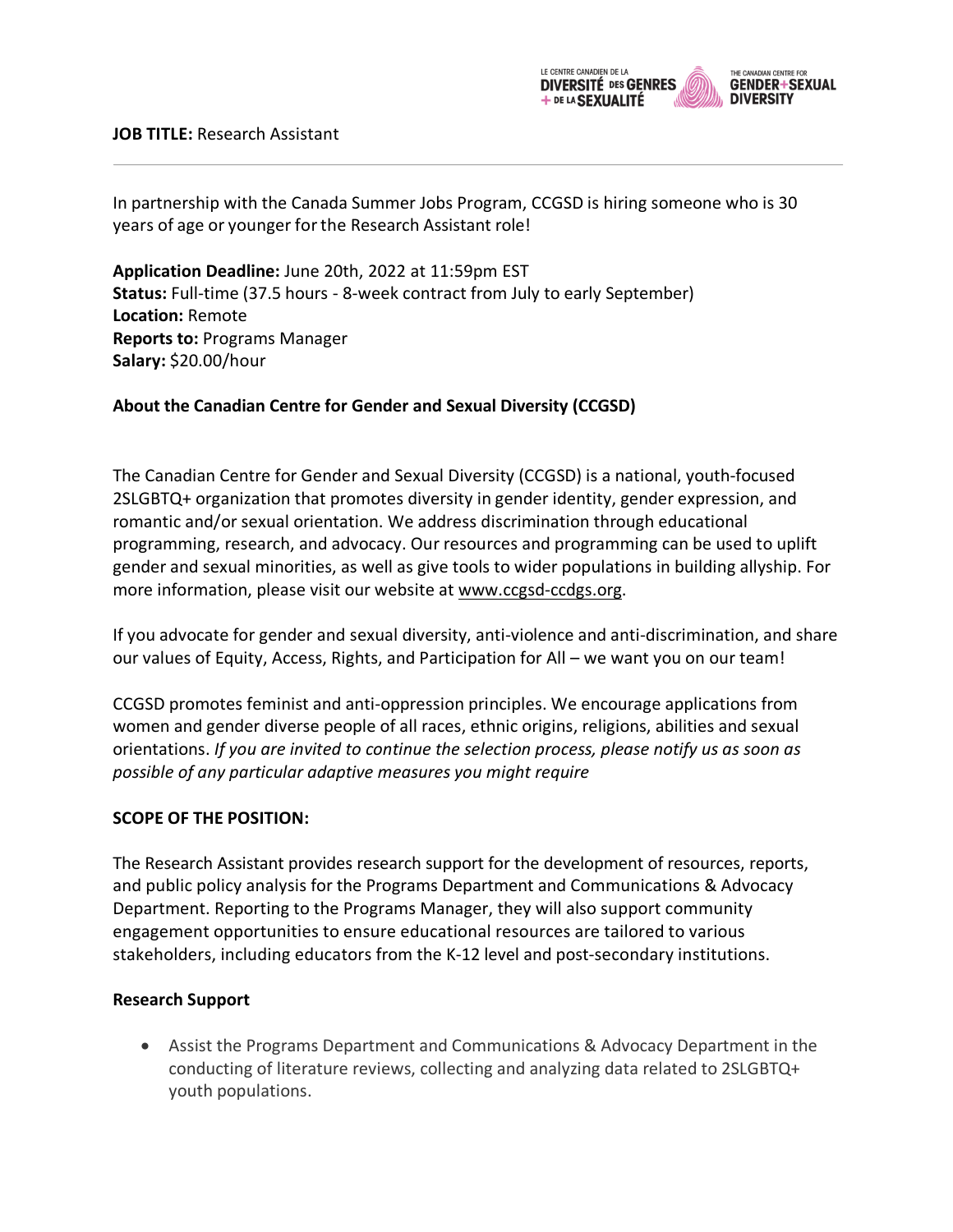

- Support the design, implementation, and analysis of national surveys.
- Work closely with the Campaigns and Advocacy Coordinator to study policy and other public documents at all levels of government.
- Support the Executive Director and external partners to produce reports related to 2SLGBTQ+ youth public policy issues, including education.
- Identify and organize information related to available resources for LGBTQIA2S+ community members and educators.

## **Community Engagement**

- Assist the planning, developing, and facilitating online or physical-distanced community engagement activities.
- Support the planning and implementation of public learning events, including panels and online webinars.
- Perform related duties as assigned.

# **REQUIRED EXPERIENCE, KNOWLEDGE & COMPETENCIES:**

- Combination of education and/or work/volunteer experience in history, women's and gender studies, sociology or related field.
- Experience with research concepts and techniques required, including qualitative interviewing and basic quantitative analytical skills.
- Demonstrated experience applying intersectional framework to public history, comprehensive sexual education, and 2SLGBTQ+ public policy issues.
- Familiarity working with 2SLGBTQ+ youth.
- Ability to communicate effectively, and promptly, with diverse audiences having differing levels of knowledge.
- Excellent written and verbal communication and interpersonal skills.
- Demonstrated strong administrative skills and strong attention to detail.
- Strong computer skills and familiarity with data entry & analysis.
- Commitment to and knowledge of anti-oppression, equity in education, and issues related to 2SLGBTQ+ rights in Canada.
- A thorough understanding of 2SLGBTQ+ rights issues in Canada, and issues related to
- equity in education as well as CCGSD's mission.

# **\*\* MUST be eligible to work in Canada \*\***

**Please submit a cover letter and resume with the subject title "Canada Summer Jobs – Research Assistant and Community Coordinator" to** recruitment@ccgsd-ccdgs.org

For additional career opportunities with CCGSD, please visit https://ccgsdccdgs.org/careers/